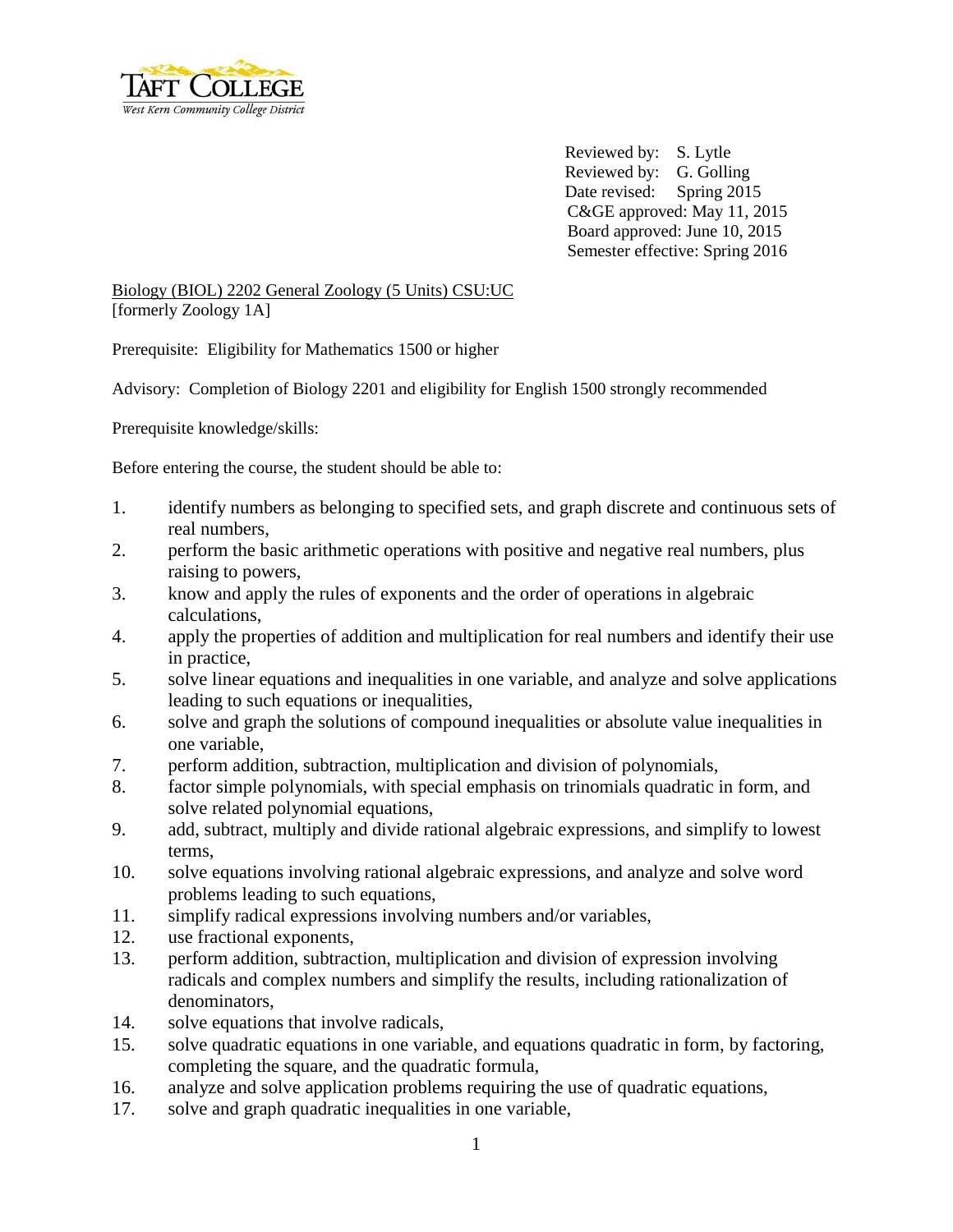

- 18. graph points in the rectangular coordinate system, and straight lines from ordered pairs obtained from its equation,
- 19. determine the slope of the line between any specified pair of points,
- 20. know the slope forms of the equation of a straight line, and be able to determine the equation of a particular straight line from specified input information,
- 21. solve and graph linear inequalities in two variables,
- 22. solve linear systems of equations in two or three variables algebraically, and solve those in two dimensions graphically,
- 23. analyze and solve application problems requiring the use of linear systems of equations in two or three variables,
- 24. evaluate determinants and use them to solve linear systems of equations,
- 25. determine whether or not a specified relation is a function,
- 26. for a function, compute the value of the function given the value of the independent variable, and be able to construct the inverse of simple functions in numeric or algebraic terms,
- 27. identify the quadratic equation representing a specific conic section, and be able to draw the graph of a conic section by analyzing its equation, or to write the equation of a specified conic section,
- 28. solve nonlinear systems of equation involving the intersection of two conic sections or a conic section and a straight line,
- 29. compute and graph specified exponential and logarithmic functions,
- 30. know the properties of logarithms (product, quotient, power and change of base rules) and be able to use them in practical numerical computations using a table of common logarithms or a calculator, and
- 31. solve simple exponential and logarithmic equations.

Total Hours: 48 hours lecture; 96 hours lab (144 hours total)

Catalog Description: This course is intended for majors, and includes a survey of animal phyla and nonphotosynthetic, single-celled, eukaryotic taxa. It covers the comparative structure, function, and life cycles of animals, as well as principles of evolution, taxonomy, and systematics. Topics include development, morphology and physiology, phylogeny, and behavior of animals, as well as principles of evolution, mechanisms of evolutionary change, and speciation. Field trips are required. Students who intend to transfer to a UC should take BIOL 2202 after BIOL 2201. C-ID: BIOL 150; BIOL 135S

Type of Class/Course: Degree Credit

Text: Hickman, Cleveland, et al. *Integrated Principles of Zoology*. 16<sup>th</sup> ed. New York: McGraw, 2014. Print.

Additional Instructional Materials: none

Course Objectives:

By the end of the course, a successful student will be able to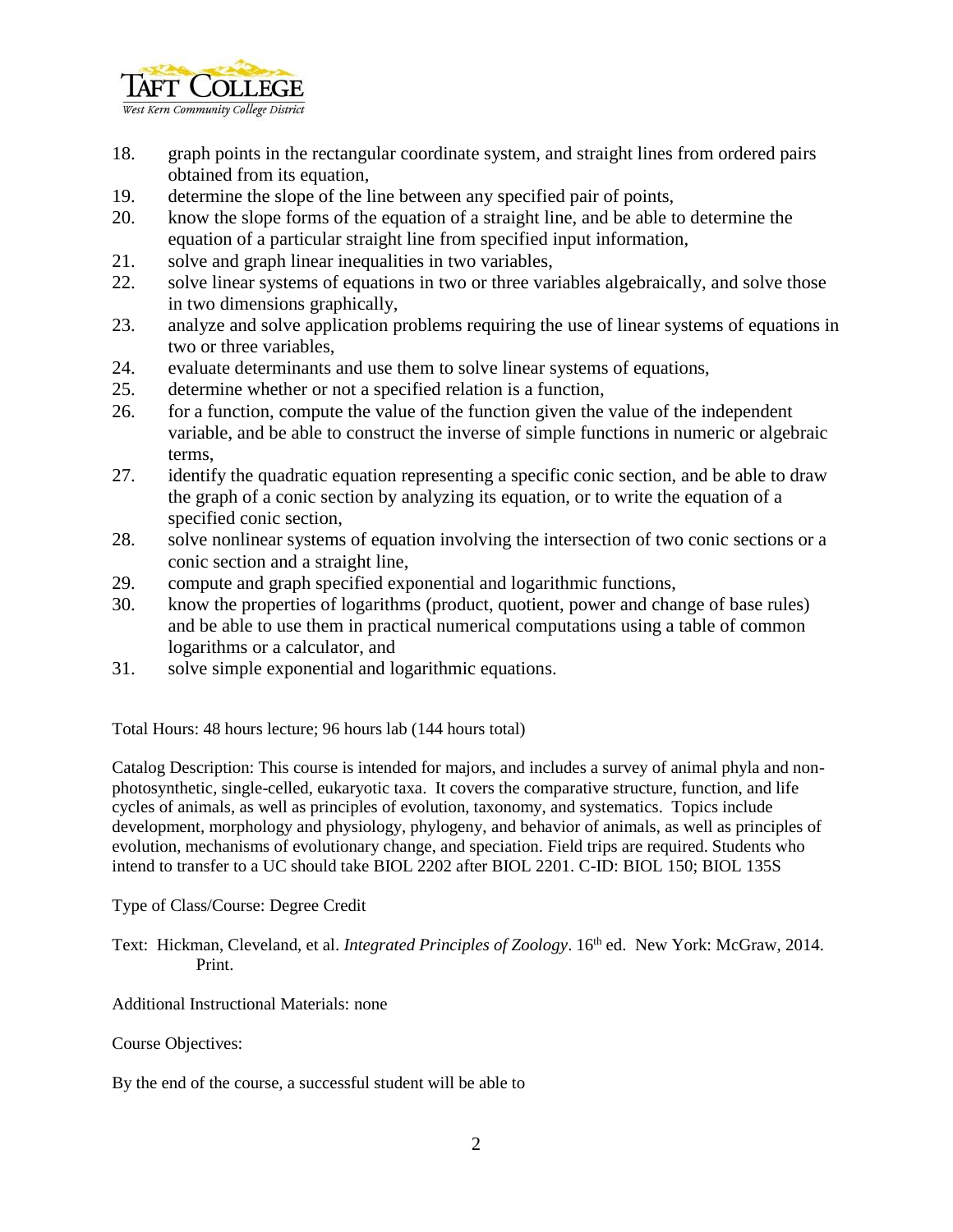

- 1. Recognize characteristics of major animal taxa,
- 2. Understand the phylogenetic relationships among major animal taxa,
- 3. Construct and interpret phylogenies,
- 4. Identify and describe structures in animals from a variety of phyla and relate them to their functions, including nutrient acquisition, circulation, respiration, movement, nervous and sensory function, and reproduction,
- 5. Illustrate and exemplify physiological functions across the animal phyla,
- 6. Compare and contrast anatomical and physiological features of selected animal phyla.
- 7. Understand and compare different patterns of animal development and life cycles of animals and non-photosynthetic, single-celled, eukaryotic taxa,
- 8. Identify examples of animal behavior and explain the evolutionary significance of particular behaviors,
- 9. Describe the development, evolutionary origins and modifications of representative structures,
- 10. Describe the significance of sexual reproduction,
- 11. Describe the origin of multicellularity,
- 12. Describe mechanisms of evolutionary change, including speciation,
- 13. Provide evidence for evolution,
- 14. Acquire, use, and cite scientific literature appropriately in scientific writing,
- 15. Apply scientific methodology and reasoning through active experimentation, investigations, or other activities, and
- 16. Demonstrate critical thinking/scientific reasoning skills.

Course Scope, and Content: (Lecture)

| Unit I   | Biological Principles and the Science of Zoology<br>A. Fundamental Properties of Life<br>B. Zoology as a Part of Biology<br>C. Principle of Science                                                                                                                                                                                                                                        |
|----------|--------------------------------------------------------------------------------------------------------------------------------------------------------------------------------------------------------------------------------------------------------------------------------------------------------------------------------------------------------------------------------------------|
| Unit II  | Cells as Units of Life<br>A. Review of Mitosis<br>B. Review of Cellular Respiration                                                                                                                                                                                                                                                                                                        |
| Unit III | Genetics<br>A. Review                                                                                                                                                                                                                                                                                                                                                                      |
| Unit IV  | Organic Evolution<br>A. Darwinian Evolutionary Theory<br>B. Microevolution: Genetic Variation and Change Within Species<br>C. Mechanisms of Evolutionary Change<br>a. Natural Selection, Genetic Drift, Gene Flow, Mutation, Non-random mating.<br>D. Principle of Population Genetics<br>E. Macroevolution: Major Evolutionary Events<br>a. Speciation<br>F. Precambrian Animal Evolution |
| Unit V   | The Reproductive Process<br>A. Asexual: Budding, Fragmentation, Parthenogenesis                                                                                                                                                                                                                                                                                                            |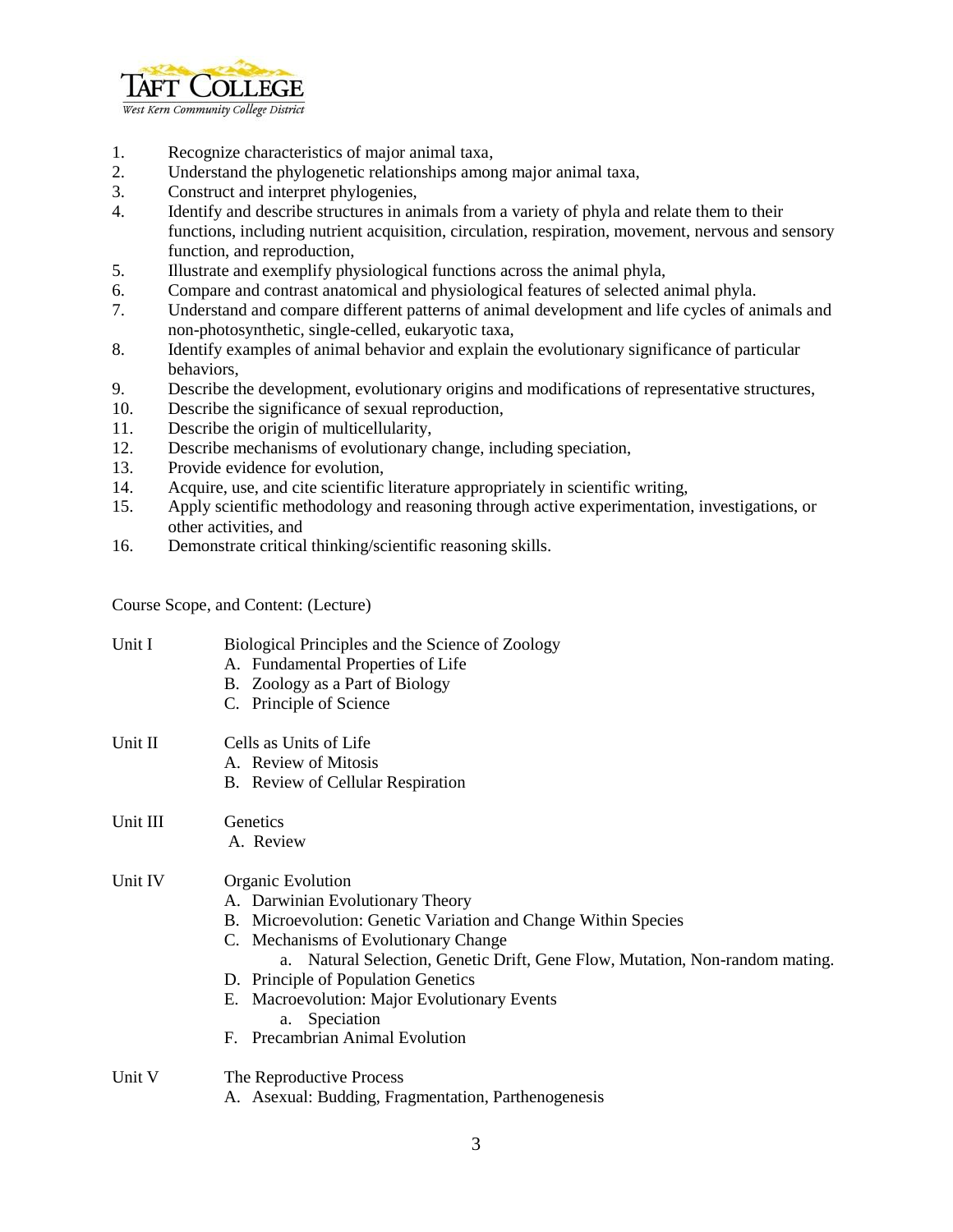

- B. Sexual: Variety of Techniques
- C. Review of Meiosis

## Unit VI Principles of Development for Representative Animals and Non-Photosynthetic Single-Celled Eukaryotic Taxa.

- A. Cleavage and Development
- B. Life Cycles

# Unit VII Architectural Pattern of an Animal A. Animal Body Plans

- B. Components of Animal Bodies
- C. Complexity and Body Size

# Unit VIII Phylogeny and Evolutionary History of Animals

## A. Linnaeus and Taxonomy

- B. Species
- C. Taxonomic Characters and Phylogenetic Reconstruction
- D. Major Divisions of Life
- E. Major Subdivisions of the Animal Kingdom
- F. Systematics and Taxonomy: Classification Schemes

# Unit IX Unicellular Eukaryotes

- A. Form and Function
- B. Major Protozoan Taxa
- C. Phylogeny and Adaptive Diversification

# Unit X Survey and Phylogeny/Evolutionary History of Animal Phyla

- A. Study of morphology, physiology, taxonomy, locomotion, reproduction, behavior and ecology of the major phyla, classes and orders.
- B. Study of How Animal Structures are Related to Their Development, Evolutionary Origins, and Modification.
- C. Phyla studied:
	- 1. Porifera, Placozoa
	- 2. Cnidaria, Ctenophora
	- 3. Platyhelmenthes
	- 4. Nematoda
	- 5. Mollusca
	- 6. Annelida
	- 7. Arthropoda
	- 8. Echinodermata
	- 9. Chordata

# Unit XI Anatomy and Physiology: Support, Protection, and Movement

- A. Integument
- B. Skeletal System
- C. Muscular System
- D. Animal Movement

#### Unit XII Anatomy and Physiology: Other Tissue and Organ Systems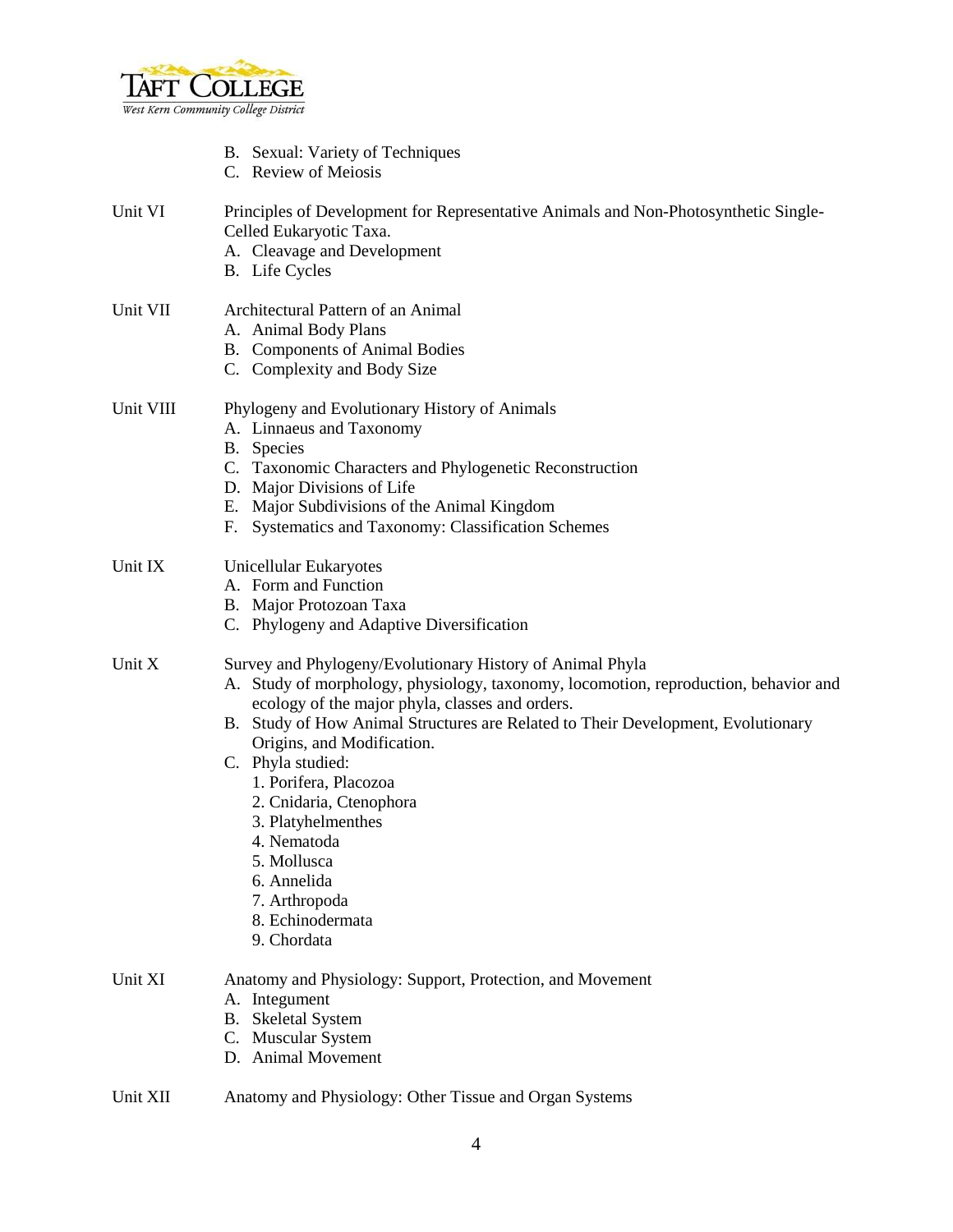

- A. Excretory System
- B. Circulatory System
- C. Respiratory System
- D. Digestive System
- E. Nervous System
- F. Endocrine System
- G. Immune System

## Unit XIII Animal Behavior

- A. Describing behavior: Principles of Classical Ethology
- B. Control of Behavior
- C. Social Behavior

#### Unit XIV Animal Ecology

- A. The Hierarchy of Ecology
- B. Extinction and Biodiversity

# Course Scope and Content (Laboratory):

| Unit I  | <b>Basics of Science</b><br>A. Experimental Design<br><b>B.</b> Scientific Method<br>C. Hypothesis generation<br>D. Performance of the actual experiment                                |  |
|---------|-----------------------------------------------------------------------------------------------------------------------------------------------------------------------------------------|--|
| Unit II | Measurement and Unit Conversions<br>A. Length, weight and volume measurements<br>B. English system of measure<br>C. Metric system of measure<br>C. Unit conversions and calculations    |  |
|         | Unit III Microscope Use<br>A. Basic Technique for both Compound and Dissection Scopes<br>B. Microscope parts<br>C. Calculation of total magnification<br>D. Determination of field size |  |
| Unit IV | <b>Basic Chemistry</b><br>A. pH<br><b>B.</b> Buffers<br>C. Diffusion and Osmosis<br>D. Hemolysis and Crenation                                                                          |  |
| Unit V  | <b>Mitosis</b><br>A. The cell cycle                                                                                                                                                     |  |

- B. Interphase
- C. Stages of mitosis
- D. Cytokinesis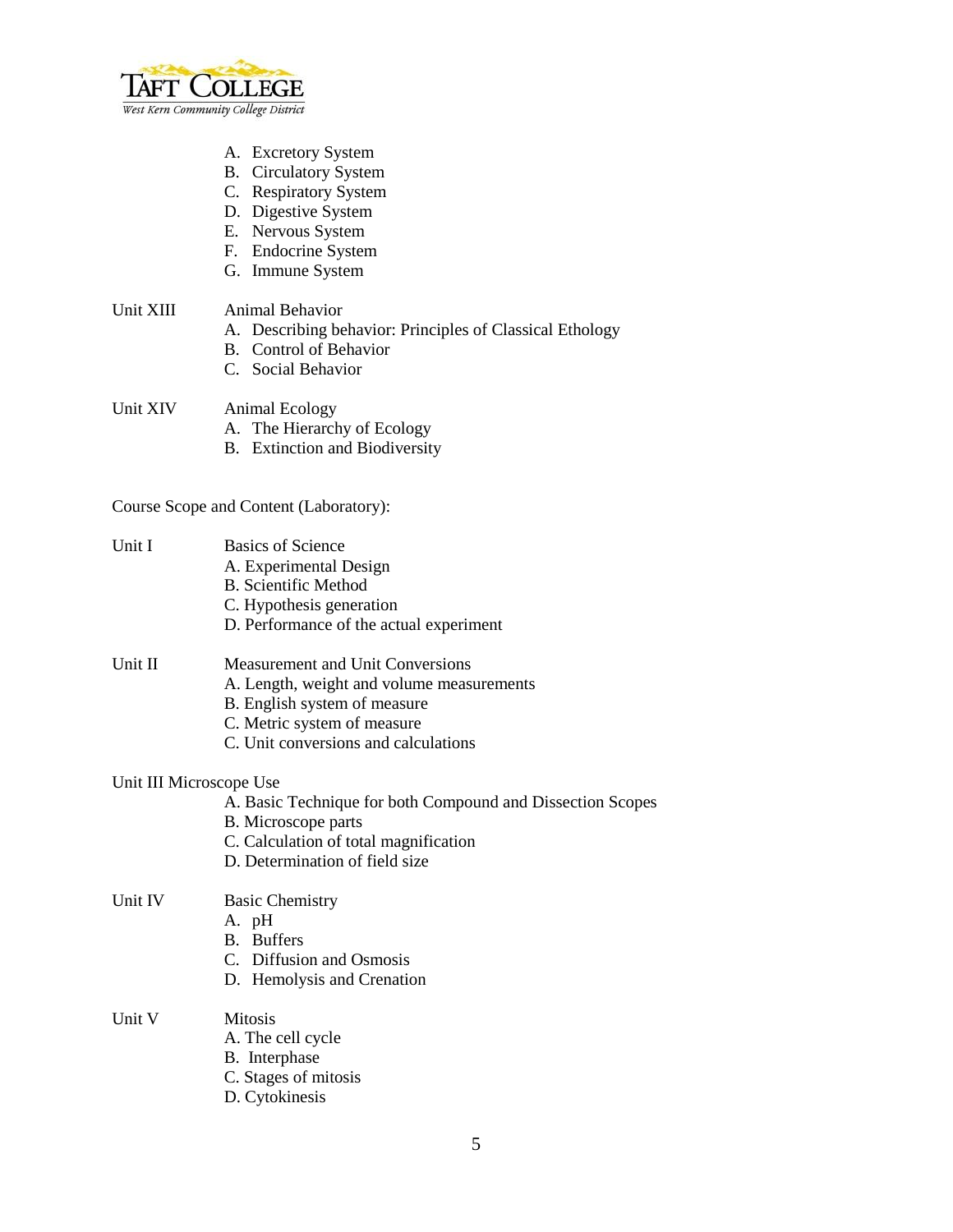

| Unit VI   | Cellular Respiration and Respiratory Physiology<br>A. pH indicators<br>B. The bicarbonate buffer system<br>C. Exercise physiology<br>D. Exercise demands on cellular respiration                                                                                                                    |
|-----------|-----------------------------------------------------------------------------------------------------------------------------------------------------------------------------------------------------------------------------------------------------------------------------------------------------|
| Unit VII  | <b>Isolation of Animal DNA</b><br>A. Laboratory technique<br><b>B.</b> Precipitation<br>C. Buffer use<br>D. Importance of DNA as genetic blueprint<br>E. DNA use in evolutionary phylogeny                                                                                                          |
| Unit VIII | Heart Dissection: Anatomy and Physiology<br>A. Anatomy of chambers, vessels and structures<br>B. Physiology of blood flow<br>$C. O2$ and $CO2$ levels in the heart and vessel structures<br>D. Atherosclerosis anatomy and physiology<br>E. Physiology of heart contraction                         |
| Unit IX   | Brain Dissection: Anatomy and Physiology<br>A. Anatomy of structures<br>B. Physiology of specific brain parts<br>C. White and gray matter differences in anatomy and physiology<br>D. Neuron Anatomy                                                                                                |
| Unit X    | <b>Natural Selection Experiments</b><br>A. Predator/Prey interactions<br>B. Adaptations of predators and prey<br>C. Natural selection<br>D. Mate choice, Non-random mating                                                                                                                          |
| Unit XI   | Construction of the Phylogenetic Tree for Animals<br>A. Evolution of animals<br>B. How to construct a phylogenetic tree<br>C. Phyla of some animal phlya<br>D. Identification of traits of some animal phyla<br>E. Evolutionary advancements of some animal phyla<br>F. How to use a dichotomas key |
| Unit XII  | Comparative Phylogeny/Evolutionary History/Survey of Representative Animals and<br>Non-Photosynthetic Single-Celled Eukaryotic Taxa.<br>Utilizing Microscopic Examination, Observation, Dissection, and Field Trips<br>A. Functional Morphology<br>B. Physiology<br>C. Behavior<br>D. Ecology       |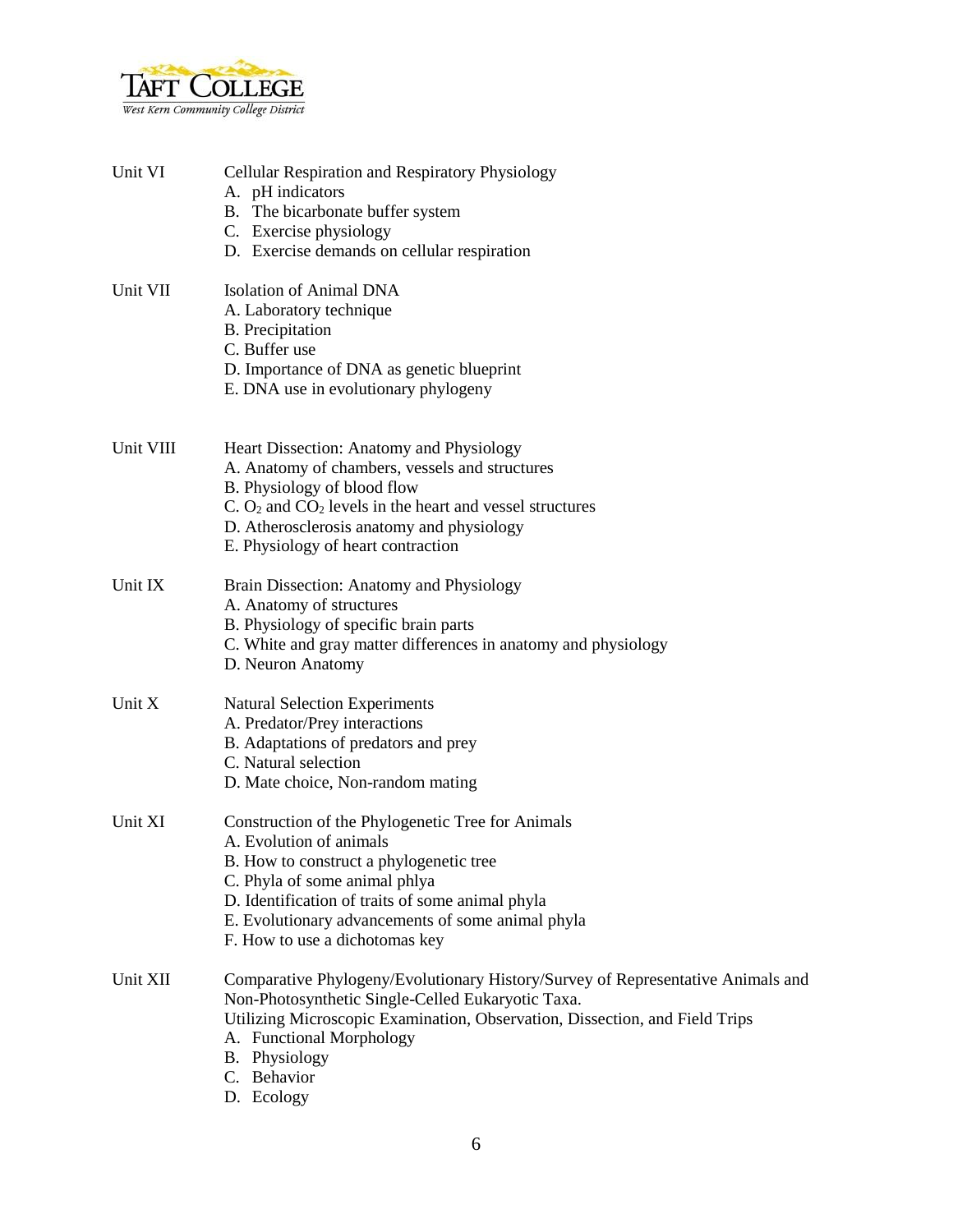

## E. Groups and Phyla Studied:

- 1. Protozoa
- 2. Porifera, Placozoa
- 3. Cnidaria, Ctenophora
- 4. Platyhelmenthes
- 5. Nematoda
- 6. Mollusca
- 7. Annelida
- 8. Arthropoda
- 9. Echinodermata
- 10. Chordata

Learning Activities Required Outside of Class:

The students in this class will spend a minimum of 6 hours per week outside of the regular class time doing the following:

- 1. Studying
- 2. Completing required reading
- 3. Written work
- 4. Insect collection

Methods of Instruction:

- 1. Assigned reading from text and selected references
- 2. Lecture and demonstrations given by instructor
- 3. Laboratory exercises using living and prepared materials
- 4. Field trips to make observations in nature

Methods of Evaluation:

- 1. Substantial writing assignments, including:
	- a. essay exams
	- b. laboratory reports
	- c. term or other papers
- 2. Computational or non-computational problem-solving demonstrations, including:
	- a. exams
	- b. homework problems
	- c. field work
	- d. laboratory reports
- 3. Skill demonstrations, including:
	- a. field work
	- b. dissection
- 4. Proctored, closed book/closed note unit examinations approximately every 4 weeks which include:
	- a. multiple choice
	- b. matching items
	- c. true/false items
	- d. essay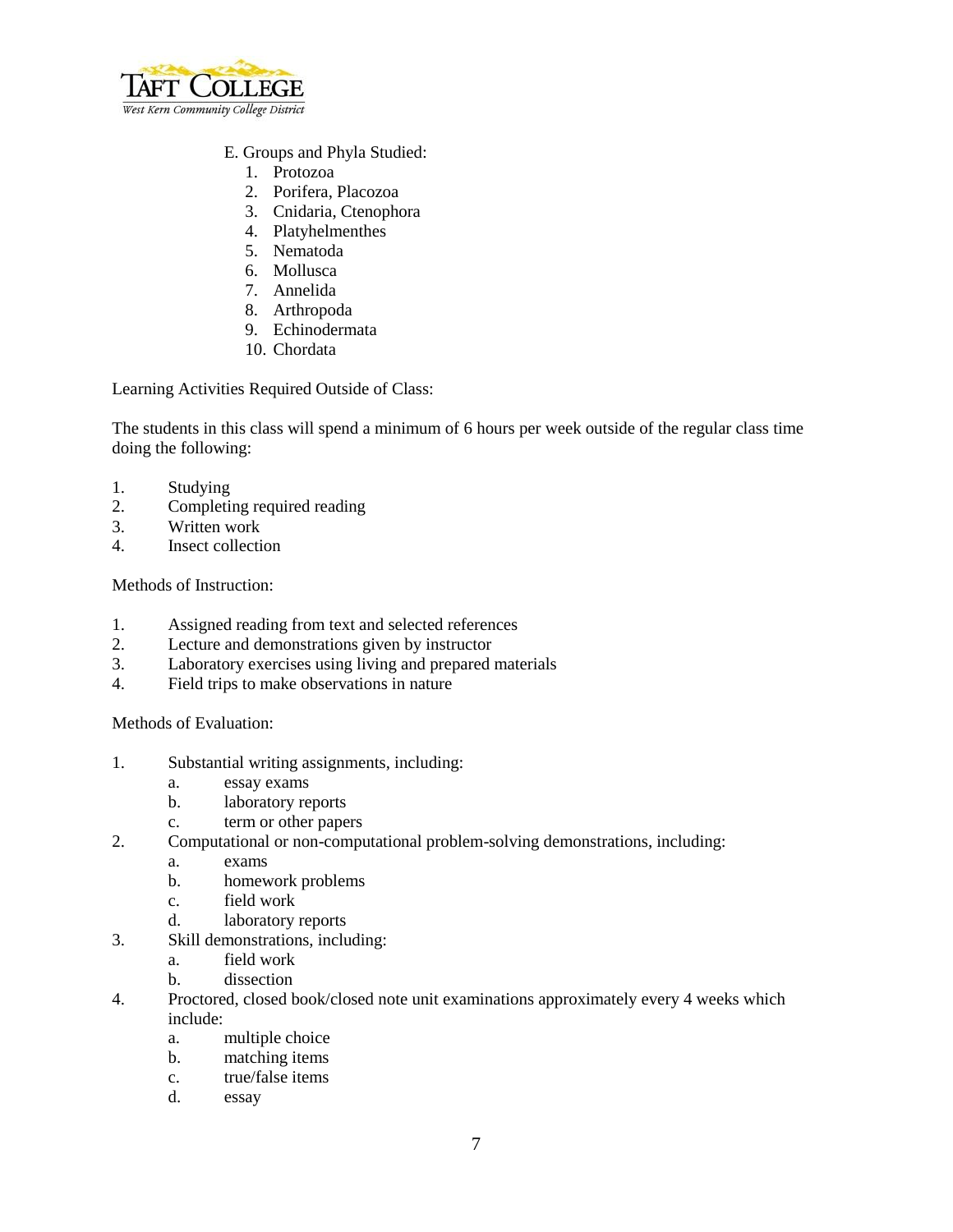

The grading is based on the mastery of the subject matter.

Laboratory Category: Extensive Laboratory

Pre delivery criteria: All of the following criteria are met by this lab.

- 1. Curriculum development for each lab.
- 2. Published schedule of individual laboratory activities.
- 3. Published laboratory activity objectives.
- 4. Published methods of evaluation.<br>5. Supervision of equipment mainter
- 5. Supervision of equipment maintenance, laboratory setup, and acquisition of lab materials and supplies.

During laboratory activity of the laboratory: All of the following criteria are met by this lab.

- 1. Instructor is physically present in lab when students are performing lab activities.
- 2. Instructor is responsible for active facilitation of laboratory learning.
- 3. Instructor is responsible for active delivery of curriculum.
- 4. Instructor is required for safety and mentoring of lab activities.
- 5. Instructor is responsible for presentation of significant evaluation.

Post laboratory activity of the laboratory: All of the following criteria are met by this lab.

- 1. Instructor is responsible for personal evaluation of significant student outcomes (lab exercises, exams, practicals, notebooks, portfolios, etc.) that become a component of the student grade that cover the majority of lab exercises performed during the course.
- 2. Instructor is responsible for supervision of laboratory clean up of equipment and materials.

Supplemental Data:

| TOP Code:                    | 040700 Zoology                   |
|------------------------------|----------------------------------|
| <b>SAM Priority Code:</b>    | E: Non-Occupational              |
| Funding Agency:              | Y: Not Applicable                |
| Program Status:              | 1: Program Applicable            |
| Noncredit Category:          | Y: Not Applicable                |
| <b>Special Class Status:</b> | N: Course is not a special class |